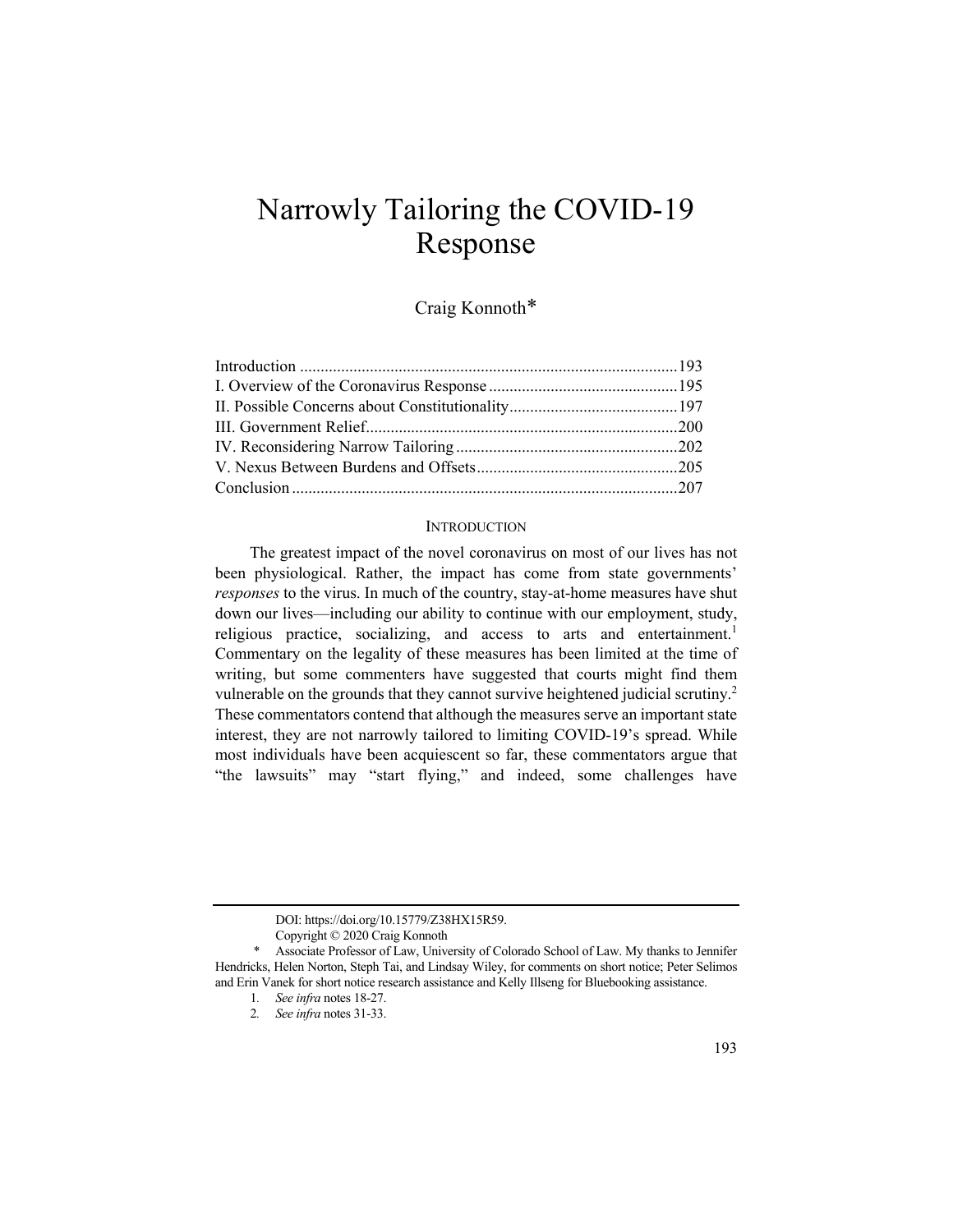commenced.<sup>3</sup> As this essay goes to press, over 40 challenges appear to have commenced.4

Given the situation that states have found themselves in, I believe that their response to the COVID-19 threat has been appropriate—and the limited judicial authority that exists at the time of writing agrees.<sup>5</sup> But any court that applies heightened scrutiny and is inclined to hold otherwise should take into account offsets the government has provided when the court assesses the burdens that any plaintiff must endure. That is, while the government has imposed broad burdens across society, it has also offset those burdens through a series of measures including expanded unemployment compensation, one-time stimulus payments, and other kinds of assistance.<sup>6</sup> As narrow tailoring requires the government to minimize the burdens placed on individuals, the narrow tailoring analysis should take into account both burdens *as well as* offsetting benefits that the government provides.

This approach to narrow tailoring is novel. When the government burdens constitutional rights, such as rights to speech, assembly, or equal protection, there have been no programs that get the government off the hook by compensating individuals for the burdens imposed. While the mitigation efforts associated with the COVID-19 response were not adopted specifically to mitigate constitutional burdens imposed by that response, the effect of these efforts has nonetheless been to mitigate the burdens than many individuals have experienced. To be sure, the various shortcomings and ambiguities in the mitigation efforts adopted in relation to COVID-19 may mean that they will prove insufficient and irrelevant to any constitutional analysis. However, they offer a rare opportunity to think more broadly about how constitutional scrutiny should handle mitigation efforts.

Part I offers an overview of the coronavirus pandemic and the government response. Part II offers a summary of the criticism that the response would fail to satisfy strict scrutiny because it is not narrowly tailored. Part III summarizes

 <sup>3.</sup> Harry Litman, *Column: Here's what's wrong with Gov. Newsom's stay-at-home order: It's a legal mess*, L.A.TIMES (Mar. 2526, 2020), https://www.latimes.com/opinion/story/2020-03-25/gavinnewsom-stay-at-home-order-quarantine-coronavirus-covid-19; Lindsey Wiley, *The Coronavirus Lawsuits are Coming. That's Not a Bad Thing*, WASH. POST. (Mar. 23, 2020), https://www.washingtonpost.com/opinions/2020/03/23/coronavirus-lawsuits-are-coming-thats-notbad-thing/; Marshall Zelinger, *Denver citing non-essential businesses for staying open during pandemic*, 9NEWS (Mar. 31, 2020),; https://www.9news.com/article/news/local/next/denver-citing-non-essentialbusinesses-for-staying-open-during-pandemic/73-d8623d7b-16ff-4e41-a823-3c41818fe0a2.

<sup>4.</sup> John Kruzel, *Legal challenges to stay-at-home orders gain momentum*, THE HILL (May 16, 2020) https://thehill.com/regulation/court-battles/498096-legal-challenges-to-stay-at-home-orders-2020) https://thehill.com/regulation/court-battles/498096-legal-challenges-to-stay-at-home-ordersgain-momentum?fbclid=IwAR28fj\_7vF0ssPDxAjdBjclbjtsfkirF3qGGXBhDVRFZlc4g1ugccb6kBEI. 5*. See e.g.* Binford v. Sunuu, Order on Pls'. Pet. for Prelim. Inj. & Def.'s Mot. to Dismiss, No. 217-2020-CV-00152, (N.H. March 25, 2020) https://www.courts.state.nh.us/caseinfo/pdf/civil/Sununu/032520Sununu-order.pdf; In re Abbott, Order Granting Writ of Mandamus, 954 F.3d 772 (5th Cir. 2020), https://www.documentcloud.org/documents/6827399-5th-Circuit-04072020.html.

<sup>6</sup>*. See infra* Part III.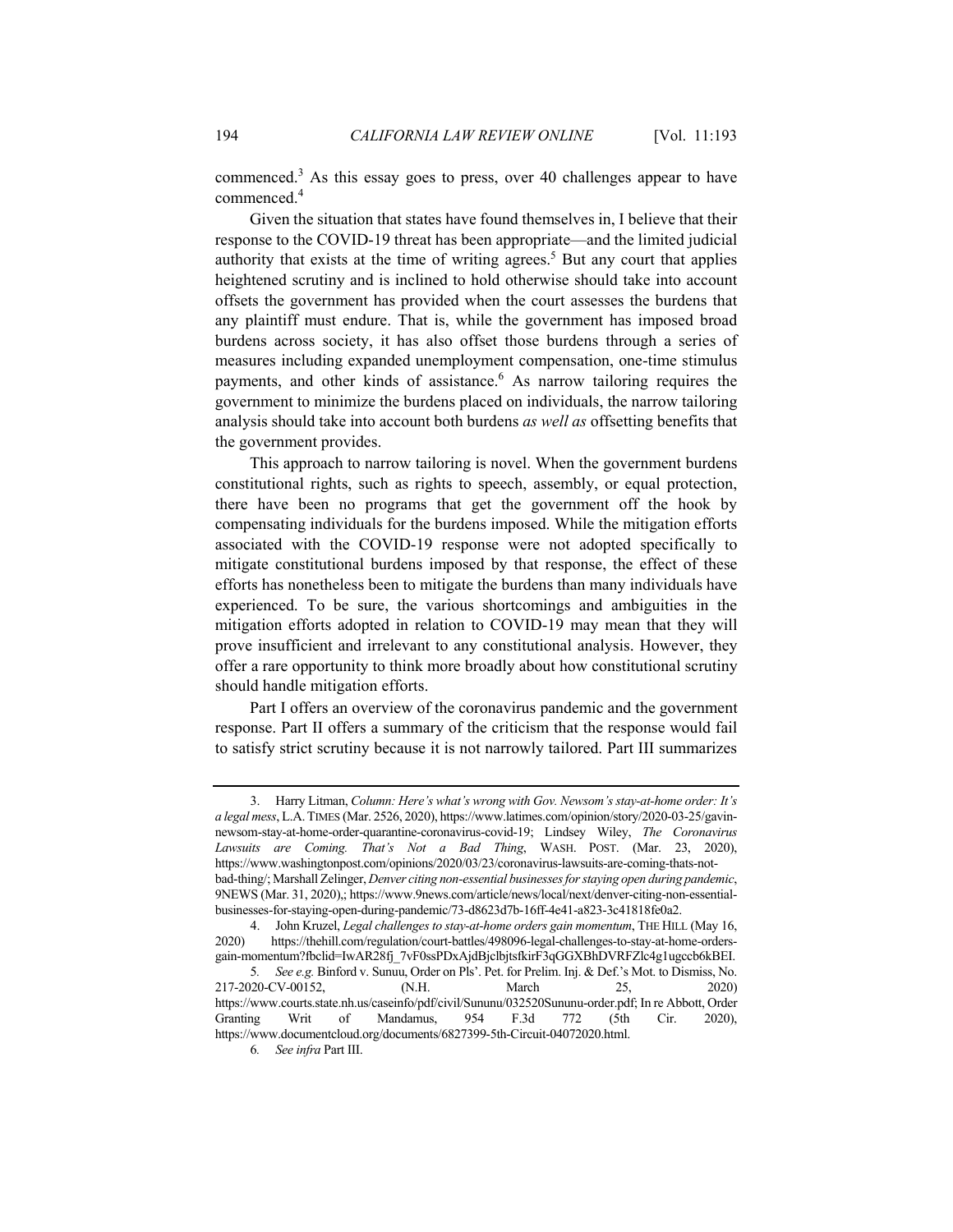the offsets the government has adopted to mitigate the burdens imposed by its coronavirus response. Part IV then excavates more fully the concept of narrow tailoring and argues that the government offsets should be taken into account. Part V limits the argument, explaining that only offsets that have a nexus to a certain set of constitutional burdens should be cognizable.

I.

# OVERVIEW OF THE CORONAVIRUS RESPONSE

Officially named Coronavirus Disease 2019, or COVID-19, the new or "novel" coronavirus was first identified in December 2019.<sup>7</sup> The condition is highly infectious because of its low mortality rate and its tendency to spread while the patient is asymptomatic.<sup>8</sup> Without intervention, the virus has a reproduction number (R0) of 2.2—that is, each infected person will spread the virus to more than two additional people.<sup>9</sup> Depending on the jurisdiction, responses to curtail spread have varied. The problem is threefold. First, COVID-19 is highly contagious, as already noted. Second, COVID-19 can survive on surfaces for days.<sup>10</sup> This leads to the third problem: there is a shortage of COVID-19 tests, which will not disappear anytime soon.<sup>11</sup> The President refuses to invoke statutory authority to produce more tests at the time of writing.<sup>12</sup> As a result of the shortage of tests, it is hard to identify who is contagious and who is not.

The solution has been to ask *everyone* to stay at home. This ensures that asymptomatic individuals cannot spread COVID-19 through contact, which is the standard purpose of quarantine.<sup>13</sup> It also ensures that uninfected individuals will not catch the virus, themselves becoming vectors of transmission.<sup>14</sup>

As is traditional, it is the states rather than the federal government that have imposed most coercive limitations.15 These limitations seek to prevent contact between individuals that could result in transmission. New York and California,

 <sup>7.</sup> Anthony S. Fauci et al., *COVID-19 — Navigating the Uncharted*, 382 N. ENGL. J. MED 1268 (2020).

<sup>8</sup>*. Id*.

<sup>9</sup>*. Id.*

 <sup>10.</sup> N van Doremalen, et al, *Aerosol and Surface Stability of HCoV-19 (SARS-CoV-2) Compared to SARS-CoV-1*, N. ENG. J. MED., Mar. 17, 2020, *available at*  https://www.nejm.org/doi/full/10.1056/NEJMc2004973.

 <sup>11.</sup> Donald Judd, *America is Ramping Up Covid-19 Testing, but a Shortage of Basic Supplies is Limiting Capabilities,* CNN.COM (Mar. 28, 2020), https://www.cnn.com/2020/03/28/politics/coronavirus-swabs-supplies-shortage-states/index.html.

 <sup>12.</sup> Joshua Gotbaum, *Use the Defense Production Act for more than just Ventilators*, WASH. POST (Mar. 28, 2020), https://www.washingtonpost.com/opinions/2020/03/28/use-defense-productionact-more-than-just-ventilators/.

 <sup>13.</sup> Tara Parker-Pope, *What You Can Do About Coronavirus Right Now*, N.Y. TIMES (Mar. 26, 2020), https://www.nytimes.com/interactive/2020/world/coronavirus-preparation-preparedness.html. 14*. Id.*

 <sup>15.</sup> Wendy E. Parmet & Michael S. Sinha, *Covid-19 — The Law and Limits of Quarantine*, N. ENG.J. MED (April 9, 2020) https://www.nejm.org/doi/10.1056/NEJMp2004211.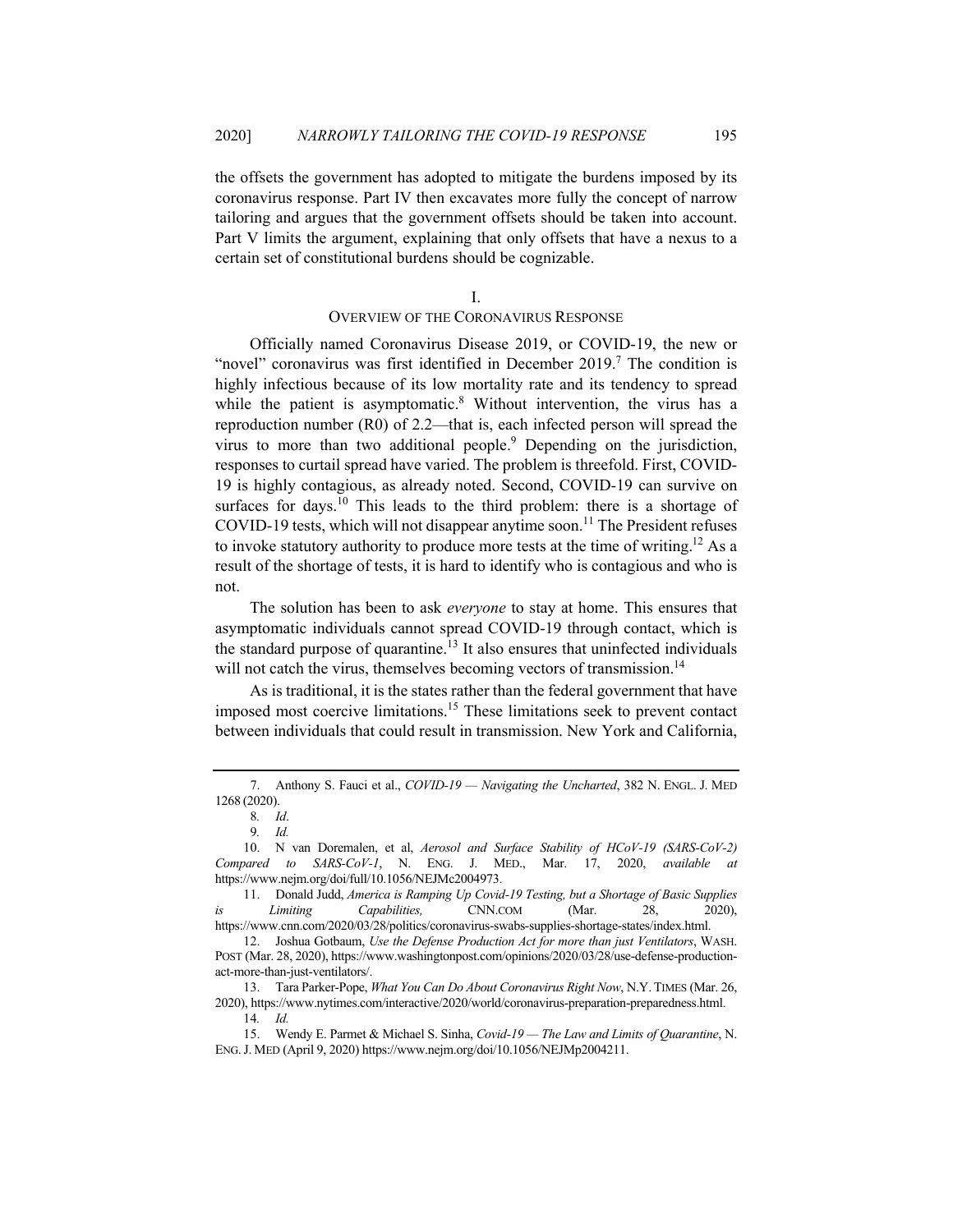which have had among the highest cases, are among several states that have imposed "stay at home" orders and required all non-essential businesses to transition to operating online or closing.16 The businesses that states have shut down include restaurants, bars, coffee shops, spas, and barber shops.<sup>17</sup> The federal government, in turn, has limited entry into the country.<sup>18</sup>

The approach that the government has taken has affected the livelihoods of numerous individuals. Eighteen percent of respondents to a March 14 poll reported lost hours or employment.19 Food preparation and serving occupations, which employ over 8.3 million individuals nationwide,<sup>20</sup> are projected to lose or limit 7.4 million jobs on one estimate.<sup>21</sup> Nearly 50,000 retail stores have been shut down.22 Hotels have begun a first wave of laying off employees, nearly half a million of whom are under the age of  $35<sup>23</sup>$  Airlines will suffer about \$20 billion in losses and are laying off workers at a record pace.<sup>24</sup> Other industries that have

 <sup>16.</sup> Cal. Executive Order N-33-20 (Mar. 4 2020), https://www.gov.ca.gov/wpcontent/uploads/2020/03/3.19.20-attested-EO-N-33-20-COVID-19-HEALTH-ORDER.pdf; *Governor Cuomo Issues Guidance on Essential Services Under The 'New York State on PAUSE' Executive Order,* NY.GOV (Mar. 20, 2020), https://www.governor.ny.gov/news/governor-cuomo-issues-guidanceessential-services-under-new-york-state-pause-executive-order; Bill Chappell & Vanessa Romo, *New York, Illinois Governors Issue Stay At Home Orders, Following California's Lead* (Mar. 20, 2020), https://www.npr.org/sections/coronavirus-live-updates/2020/03/20/818952589/coronavirus-n-y-govcuomo-says-100-of-workforce-must-stay-home.

 <sup>17.</sup> Updated Notice of Public Health Order 20-22 Closing Bars, Restaurants, Theaters, Gymnasiums, Casinos, Nonessential Personal Services Facilities, and Horse Track and Off-Track Betting Facilities Statewide, Colorado Department of Public Health & Environment (Mar. 19, 2020), https://drive.google.com/file/d/14X5zbYPY7LJ8zzzSv\_GcApJauFmsc5Ju/view.

 <sup>18.</sup> Andrea Salcedo, Sanam Yar, & Gina Cherelus, *Coronavirus Travel Restrictions, Across the Globe,* N.Y. TIMES (April 15, 2020), https://www.nytimes.com/article/coronavirus-travelrestrictions.html.

 <sup>19.</sup> NPR/PBS NewsHour/Marist Poll National Tables March 13th through March 14th, 2020, at 21, *available at* http://maristpoll.marist.edu/wp-content/uploads/2020/03/NPR\_PBS-NewsHour\_Marist-Poll\_USA-NOS-and-Tables\_2003151338.pdf#page=3.

 <sup>20.</sup> Bureau of Labor Statistics (BLS), Household Data Annual Averages, 11b: Employed Persons by Detailed Occupation and Age, 2019 data, https://www.bls.gov/cps/cpsaat11b.pdf.

 <sup>21.</sup> Challenger, Gray & Christmas Inc., *Update: COVID-19 Has Claimed Over 3K Jobs, Over 9M Threatened*, CHALLENGERGRAY.COM, http://www.challengergray.com/press/pressreleases/update-covid-19-has-claimed-over-3k-jobs-over-9m-threatened (last accessed Mar. 29, 2020).

 <sup>22.</sup> Jordyn Holman et al, *47,000 U.S. Stores Closed in About a Week Over Coronavirus*, BLOOMBERG.COM (Mar. 24, 2020) https://www.bloomberg.com/graphics/2020-coronavirus-retailstore-closings.

 <sup>23.</sup> Lisette Voytko , Coronavirus Layoffs: Landry's Inc., Philly YMCA Latest To Let Workers Go Amid Pandemic, FORBES.COM (Mar. 26, 2020) https://www.forbes.com/sites/lisettevoytko/2020/03/22/coronavirus-layoffs-airports-latest-to-shedjobs-during-pandemic/#4c59f98c7b9d; BLS, Labor Force Statistics from the Current Population Survey, Household Data Annual Averages, 18b: Employed Persons by Detailed Occupation and Age, 2019 data, https://www.bls.gov/cps/cpsaat18b.htm. (hotel housekeeping and hotel desk clerks).

 <sup>24.</sup> Dawn Gilbertson, *American Airlines Cuts 55,000 Flights, Parks 450 Planes Amid Coronavirus: 'Fight of Our Lives'*, USA TODAY (Mar. 18, 2020) https://www.usatoday.com/story/travel/airline-news/2020/03/18/coronavirus-travel-fallout-unitedjetblue-allegiant-slash-flights/2863432001/; BLS, *supra* note 20.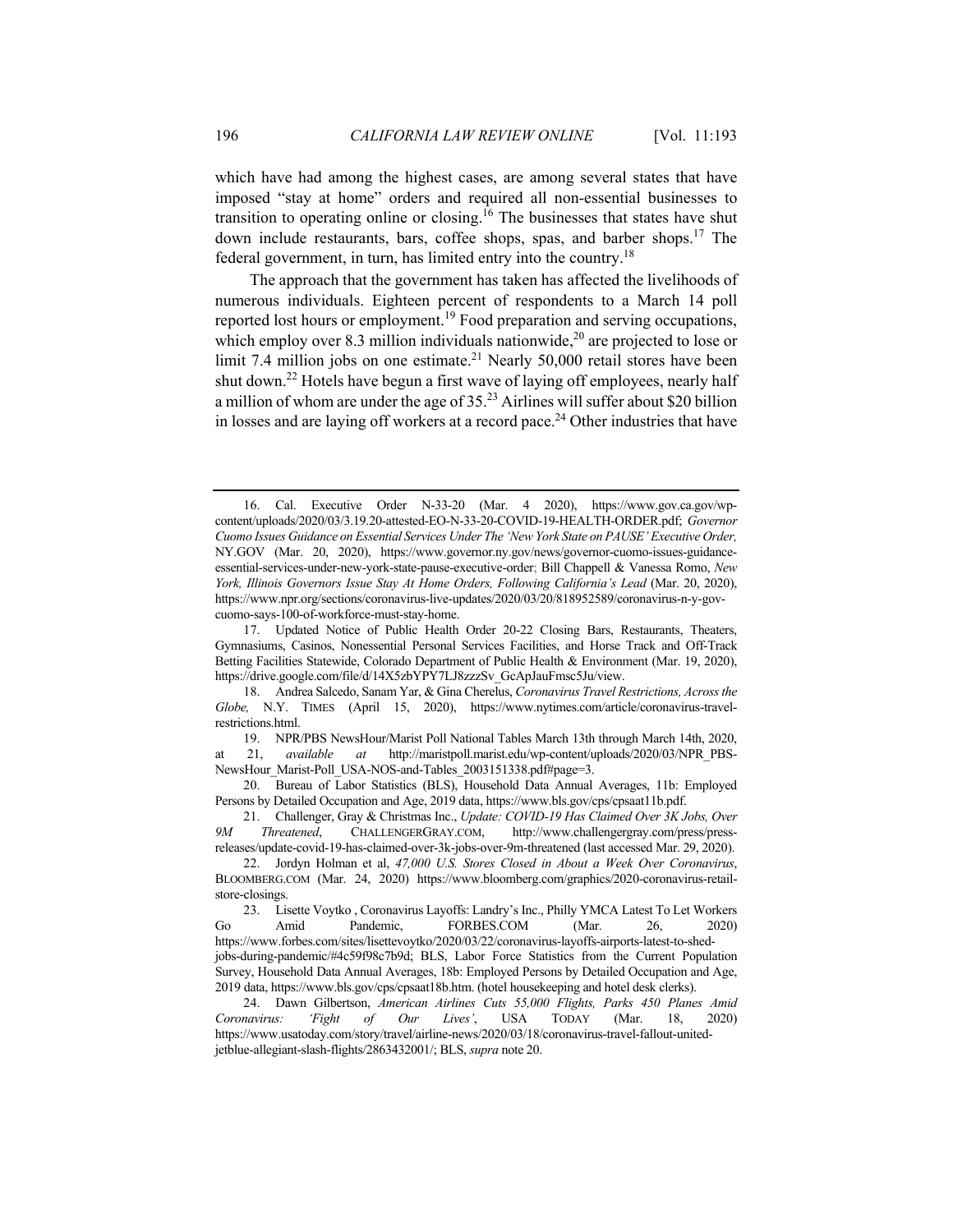been practically shut down include cruise lines,<sup>25</sup> rideshare transportation,<sup>26</sup> movie theaters,  $27$  and the film industry.<sup>28</sup>

Individuals do not, of course, come together just to work. The states' orders interfere with other important practices. For example, church pastors have been arrested for continuing in-person services with large groups of individuals.<sup>29</sup>

In the long run, an ideal solution *would* be to create some kind of targeted system to make sure only those who are contagious or potentially contagious are kept quarantined or isolated. Indeed, top Obama healthcare advisor Zeke Emanuel has suggested the creation of a coronavirus "certification system" to ensure that only individuals who have been cleared can go out into the workforce.<sup>30</sup> But existing technology and political will are far away from permitting such possibilities. After acknowledging that a coronavirus certification system "would require the full commitment and attention of the federal government," Emanuel himself ends his article proposing such a system with a question: "Is that possible?"<sup>31</sup> Unfortunately, the answer so far has been no.

#### II.

# POSSIBLE CONCERNS ABOUT CONSTITUTIONALITY

On formal constitutional accounts, judicial scrutiny of a challenged government regulation consists of two main components: an analysis of the purpose of the regulation and an analysis of the fit between the purpose and the kinds of restrictions the regulation imposes. Rational basis scrutiny only requires a legitimate purpose and a reasonable fit.<sup>32</sup> Strict scrutiny, which applies in times of non-emergency when the government treads on fundamental rights, such as the right of assembly, requires a compelling interest to which the regulation is narrowly tailored.<sup>33</sup>

 <sup>25.</sup> Amy Laskowski, *Coronavirus Is Hitting the Cruise Line Industry Hard*, BU.COM (Feb. 25, 2020) http://www.bu.edu/articles/2020/coronavirus-is-hitting-the-cruise-line-industry-hard/

 <sup>26.</sup> Grant Suneson, *Industries Hit Hardest by Coronavirus in the US Include Retail, Transportation, and Travel*, USA TODAY (Mar. 21, 2020) https://www.usatoday.com/story/money/2020/03/20/us-industries-being-devastated-by-thecoronavirus-travel-hotels-food/111431804/.

<sup>27</sup>*. Id.*

 <sup>28.</sup> Adam Epstein, *Coronavirus is pushing an Already Vulnerable Film Industry Closer to the Edge,* QUARTZ, (Mar. 9, 2020) https://qz.com/1813387/a-vulnerable-film-industry-feels-the-impactfrom-coronavirus/.

 <sup>29.</sup> Tamara Lush & Chris O'Meara, *Florida megachurch pastor arrested for holding services, defying social distancing orders*, USATODAY.COM (Mar. 31, 2020) https://www.usatoday.com/story/news/nation/2020/03/31/coronavirus-florida-megachurch-pastorarrested-church-amid-orders/5093160002/.

 <sup>30.</sup> Ezekiel Emanuel, *We Can Safely Restart the Economy in June. Here's How*, N.Y. TIMES (Mar. 28, 2020) https://www.nytimes.com/2020/03/28/opinion/coronavirus-economy.html.

<sup>31</sup>*. Id.*

 <sup>32.</sup> City of Cleburne v. Cleburne Living Ctr., 473 U.S. 432, 439-41 (1985).

<sup>33</sup>*. Id.* at 439.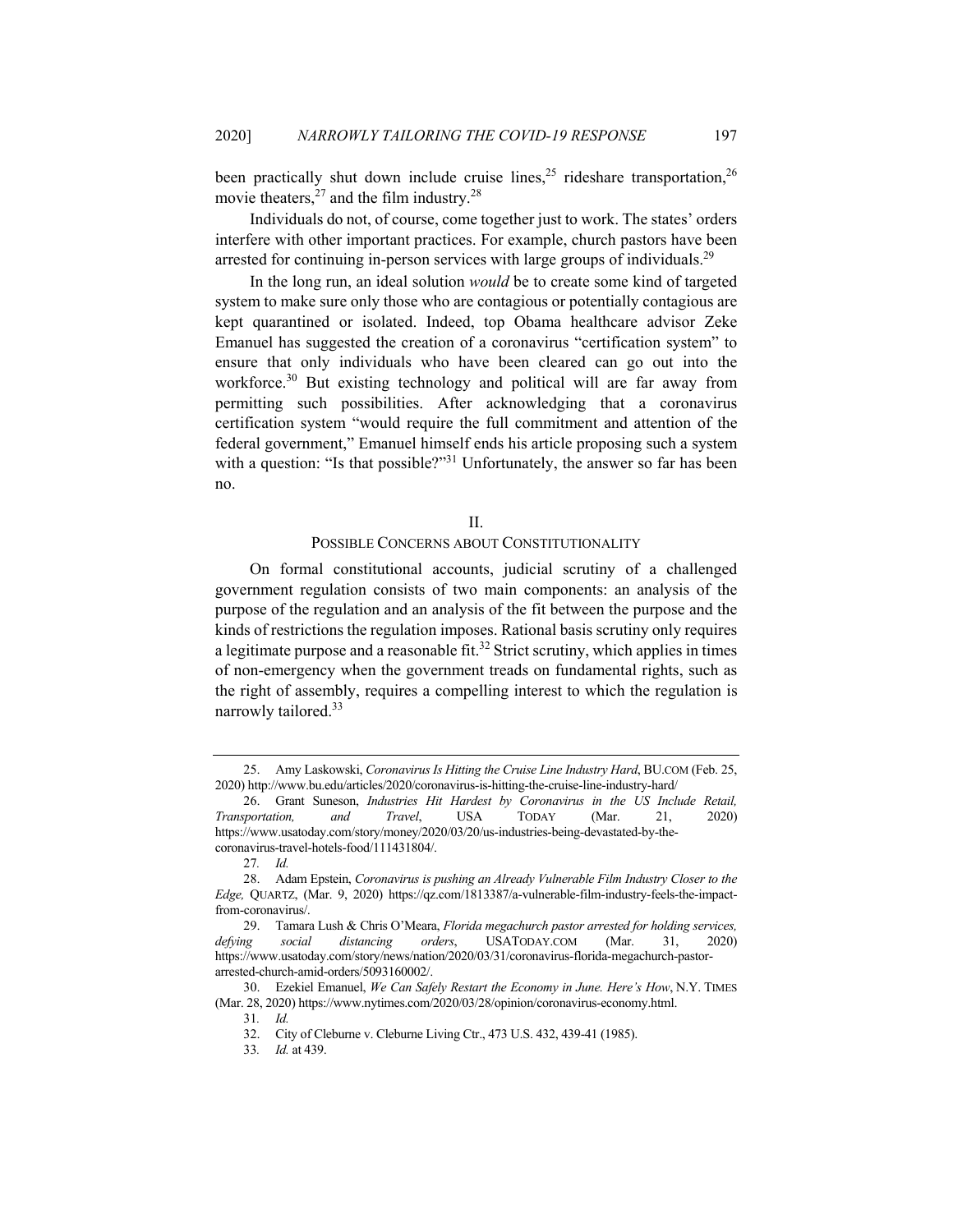Legal commentary on the COVID-19 response has been sparse at the time of writing. However, because the government has taken action to limit important rights in light of the emergency, at least some authorities suggest that courts may decide to subject the coronavirus response to strict scrutiny. Former U.S. Attorney Harry Litman for example, argues in the *Los Angeles Times* that the government must "show that it has a 'compelling interest' . . . and that its action is the 'least restrictive' means for achieving it."<sup>34</sup> Public health law scholar Lindsey Wiley similarly suggests in the *Washington Post* that some judges may hold at least certain stay-at-home measures unconstitutional.<sup>35</sup> Other legal scholars have argued that quarantine case law indicates that these measures call for heightened scrutiny.<sup>36</sup> To be sure, there is authority that suggests that a heightened standard is not warranted. So far, courts reviewing state government actions have largely repudiated almost any judicial review, $37$  though Steve Vladeck and Lindsay Wiley have argued for a more robust judicial examination (without advocating for strict scrutiny).38

Assuming, *arguendo*, that a court finds that fundamental rights are at stake and that some kind of heightened scrutiny therefore applies, a state would have to show both an important or compelling purpose—a requirement I assume is met here—and some kind of substantial tailoring between the purpose and the regulations at issue. But what exactly does this "narrow tailoring" mean? In his article *Narrow Tailoring*, Ian Ayres discusses various understandings of the concept.<sup>39</sup> He suggests that on one reading, the burdens and benefits that the government distributes cannot be over- or under-inclusive.40 On another reading, the "government [must] achieve its compelling . . . interest in the way that least restricts or burdens the fundamental rights"—essentially, what amounts to a least restrictive alternative test.<sup>41</sup>

 39. Ian Ayres, *Narrow Tailoring*, 43 UCLA L. REV. 1781, 1783 (1995). Ayres writes specifically in the context of affirmative action that seeks to remedy invidious discrimination. His account is not meant to be exhaustive, but it offers a framework through which to understand the concept.

 <sup>34.</sup> Litman, *supra* note 3.

 <sup>35.</sup> Wiley, *supra* note 3.

 <sup>36.</sup> Parmet, *surpa* note 15.

 <sup>37.</sup> Lindsay F. Wiley & Steve Vladeck, *COVID-19 Reinforces the Argument for 'Regular' Judicial Review—Not Suspension of Civil Liberties—In Times of Crisis*, HARV. L.REV.BLOG (April 9, 2020) https://blog.harvardlawreview.org/covid-19-reinforces-the-argument-for-regular-judicialreview-not-suspension-of-civil-liberties-in-times-of-crisis/. *See also* Binford v. Sunuu, Order on Pls'. Pet. for Prelim. Inj. & Def.'s Mot. to Dismiss, No. 217-2020-CV-00152, (N.H. March 25, 2020) https://www.courts.state.nh.us/caseinfo/pdf/civil/Sununu/032520Sununu-order.pdf; In re Abbott, Order Granting Writ of Mandamus, 954 F.3d 772 (5th Cir. 2020), https://www.documentcloud.org/documents/6827399-5th-Circuit-04072020.html.

 <sup>38.</sup> Wiley & Vladeck, *supra* note 37.

<sup>40</sup>*. Id.* at 1787.

<sup>41</sup>*. Id.* at 1788. On yet a third account, which would apply in an equal protection context, narrow tailoring is designed to limit divisiveness between beneficiary and non-beneficiary groups. Situations where the government has to distinguish between beneficiaries and non-beneficiaries, especially in highly visible ways (such as by mandating racial quotas), can increase divisiveness. *Id.* at 1790-93.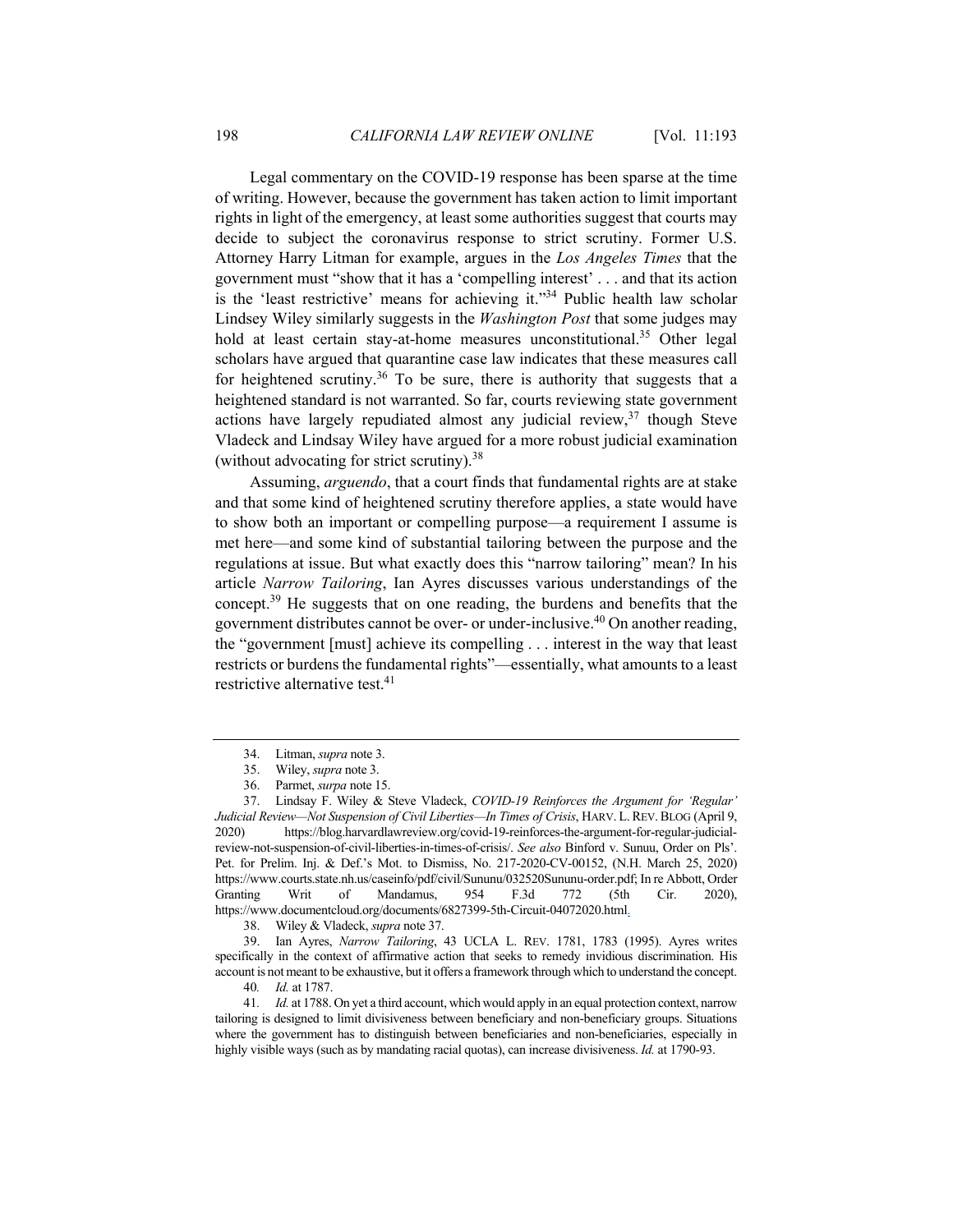The state would survive heightened scrutiny on the first understanding of narrow tailoring if we take it to mean that the state must avoid over- or underinclusiveness as much as *possible*. Assuming that this requirement would permit states to isolate only individuals who are contagious (though the case law in the area remains murky), it is likely that few tests would be available due to supply chain disruption to determine who is contagious. $42$ 

The issue comes when we consider whether a regulation survives narrow tailoring under Ayres's second account of the concept: has the government minimized burdens arising from the regulation, or adopted the least restrictive version of the regulation that is compatible with COVID-19 control?

The extent to which the measures are necessary will change based on location and time. In much of the country, to be sure, it would appear that stayat-home orders are necessary: Lacking tests, states must enforce these orders to prevent deaths. Deaths in New York City and New Orleans, for example, have grown exponentially, as have the number of cases.<sup>43</sup> Some outliers might emerge due to the success of government efforts: at the time of writing, the San Francisco Bay Area has managed to "flatten the curve," limiting the rate of increase of infections.<sup>44</sup> There are variations across other areas as well.<sup>45</sup> Further, if measures do not work, the virus spreads to new locations, requiring government in those locations to adopt measures.<sup>46</sup> Thus, whether a government action satisfies heightened scrutiny for a skeptical court will be a constantly evolving analysis depending upon where and when the litigation is occurring.

Nonetheless, even if a court applies heightened scrutiny, it may yet appropriately conclude that the exigent circumstances and lack of tests mean that the state has minimized burdens no matter the location. Indeed, I am on record suggesting that compliance is appropriate.<sup>47</sup> Moreover, the states' orders permit individuals to engage in essential activities, such as grocery shopping, and even outdoor exercise—they seem reasonably narrowly tailored.<sup>48</sup> And again, while tests would allow the states to ease restrictions, there is evidence that even if

 <sup>42.</sup> Robert P. Baird, *Why Widespread Coronavirus Testing Isn't Coming Anytime Soon*, NEW YORKER (Mar. 24, 2020) https://www.newyorker.com/news/news-desk/why-widespread-coronavirustesting-isnt-coming-anytime-soon

 <sup>43.</sup> Bernadette Hogan, *New York's Coronavirus Death Toll Jumps 100 in Just One Day to 385*, N.Y. POST (Mar. 26, 2020); Katy Reckdahl et al, *New Orleans Faces a Virus Crisis, and Mardi Gras May be Why*, N.Y. TIMES (Mar. 26, 2020).

 <sup>44.</sup> Maura Caslyn et al, *Social Distancing To Fight Coronavirus: A Strategy That Is Working Must Continue*, CENTER FOR AMERICAN PROGRESS (Mar. 25, 2020) https://www.americanprogress.org/issues/healthcare/news/2020/03/25/482278/social-distancing-fightcoronavirus-strategy-working-must-continue/.

<sup>45</sup>*. Id.*

 <sup>46.</sup> Derrick Bryson Taylor, *A Timeline of the Coronavirus Pandemic*, N.Y. TIMES (Mar. 24, 2020) https://www.nytimes.com/article/coronavirus-timeline.html.

 <sup>47.</sup> Chelsea Brentzel, *Over 1,600 complaints related to COVID-19 health order filed in El Paso County,* KRDO (April 7, 2020) https://krdo.com/news/2020/04/07/over-1600-complaints-related-tocovid-19-health-order-filed-in-el-paso-county/

 <sup>48.</sup> See Colorado order, *supra* note 17.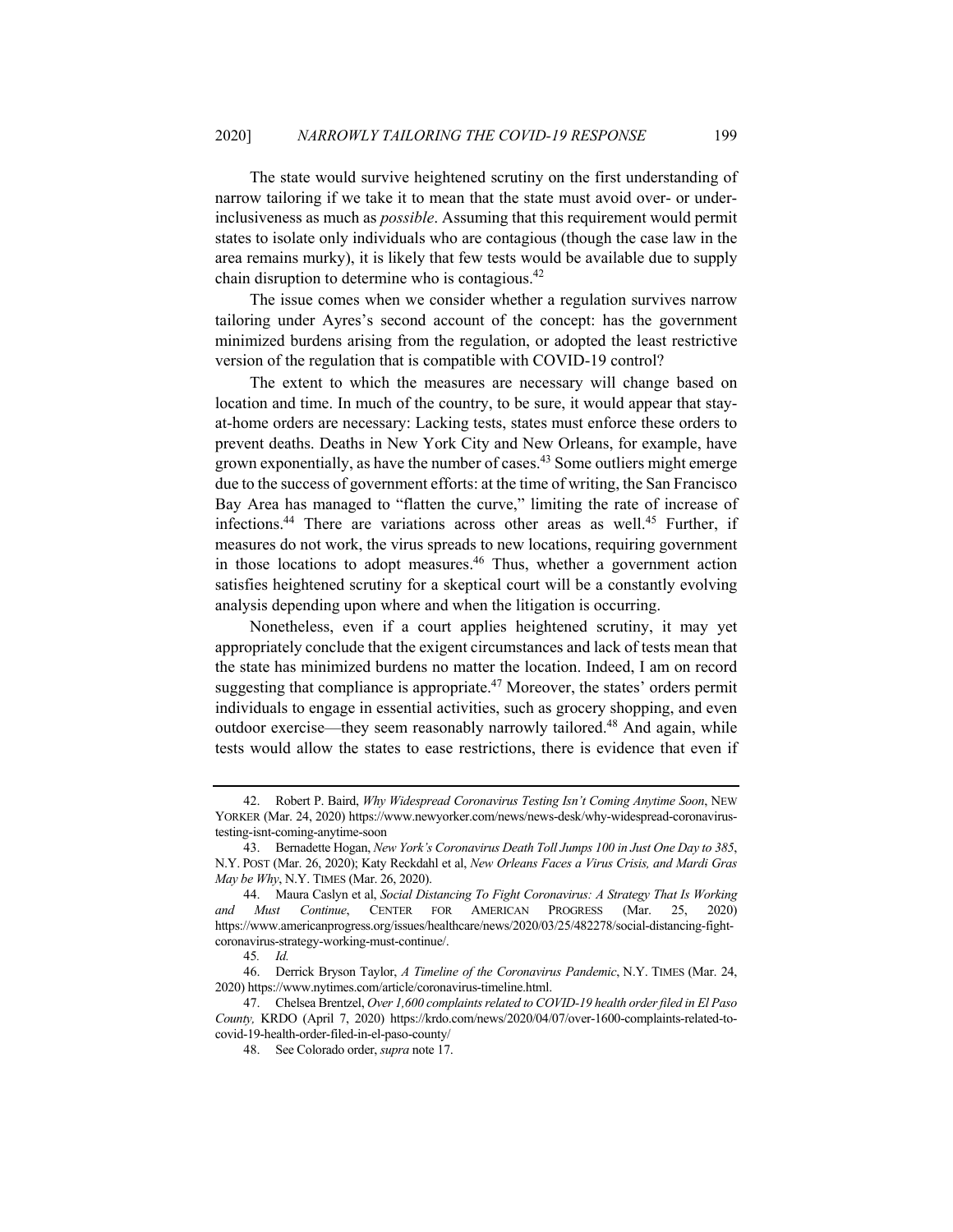action had been taken sooner, availability would have been limited due to supply chain disruption.<sup>49</sup>

However, should courts conclude that the measures are too broad, it would appear that state governments would be faced with two alternatives: either do nothing and risk numerous deaths or issue broad stay-at-home orders that arguably impinge on individual rights.

# III.

#### GOVERNMENT RELIEF

The burdens that the COVID-19 response has imposed are extensive, but the federal government has taken measures to minimize the burden. In its first bill, passed March 6, the federal government sought only to increase emergency preparedness for the virus and boost screening and testing capacity.<sup>50</sup> On March 18, the government passed a bill that would also alleviate the harms the response to the virus has imposed. The Families First Coronavirus Response  $Act<sup>51</sup>$ increases unemployment benefits, offering states nearly \$1 billion for paying unemployment insurance and processing fees, and increases assistance in certain states for individuals who have already exhausted benefits.<sup>52</sup> A similar amount is allocated to maintain food security, including funding for the Special Supplemental Nutrition Program for Women, Infants, and Children and for those households where the child's school has been closed for at least five consecutive days.<sup>53</sup> Finally, employers with fewer than 500 employees must provide employees with two weeks of paid sick leave if they are subject to quarantine, are experiencing symptoms of COVID–19, or have children in schools that have closed.54

The Response Act is dwarfed by an even larger stimulus statute, the Coronavirus Aid, Relief, and Economic Security Act (CARES Act) passed on March 27, with a price tag of \$2 trillion. The statute provides one-time \$1200 payments to individuals earning less than \$75,000 a year per their 2018 or 2019 tax returns, phasing these payments out as individuals approach \$99,000 a year.<sup>55</sup> Those eligible for payments receive \$500 per child.<sup>56</sup> Payments were intended

 <sup>49.</sup> Baird, *supra* note 42.

 <sup>50.</sup> Coronavirus Preparedness and Response Supplemental Appropriations Act, 2020, Pub. L. 116-123 (Mar. 6. 2020).

 <sup>51.</sup> H.R. 6201, Pub. L. 116-127 (2020) *available at* https://www.congress.gov/116/bills/hr6201/BILLS-116hr6201enr.pdf.

<sup>52</sup>*. Id.* at 15-18.

<sup>53</sup>*. Id.* at 2-3, 7 to 12.

<sup>54</sup>*. Id.* at 12-15, 18-24.

 <sup>55.</sup> H.R. 748 at 55 (enrolled bill), https://www.congress.gov/116/bills/hr748/BILLS-116hr748enr.pdf (hereinafter CARES Act).

<sup>56</sup>*. Id.*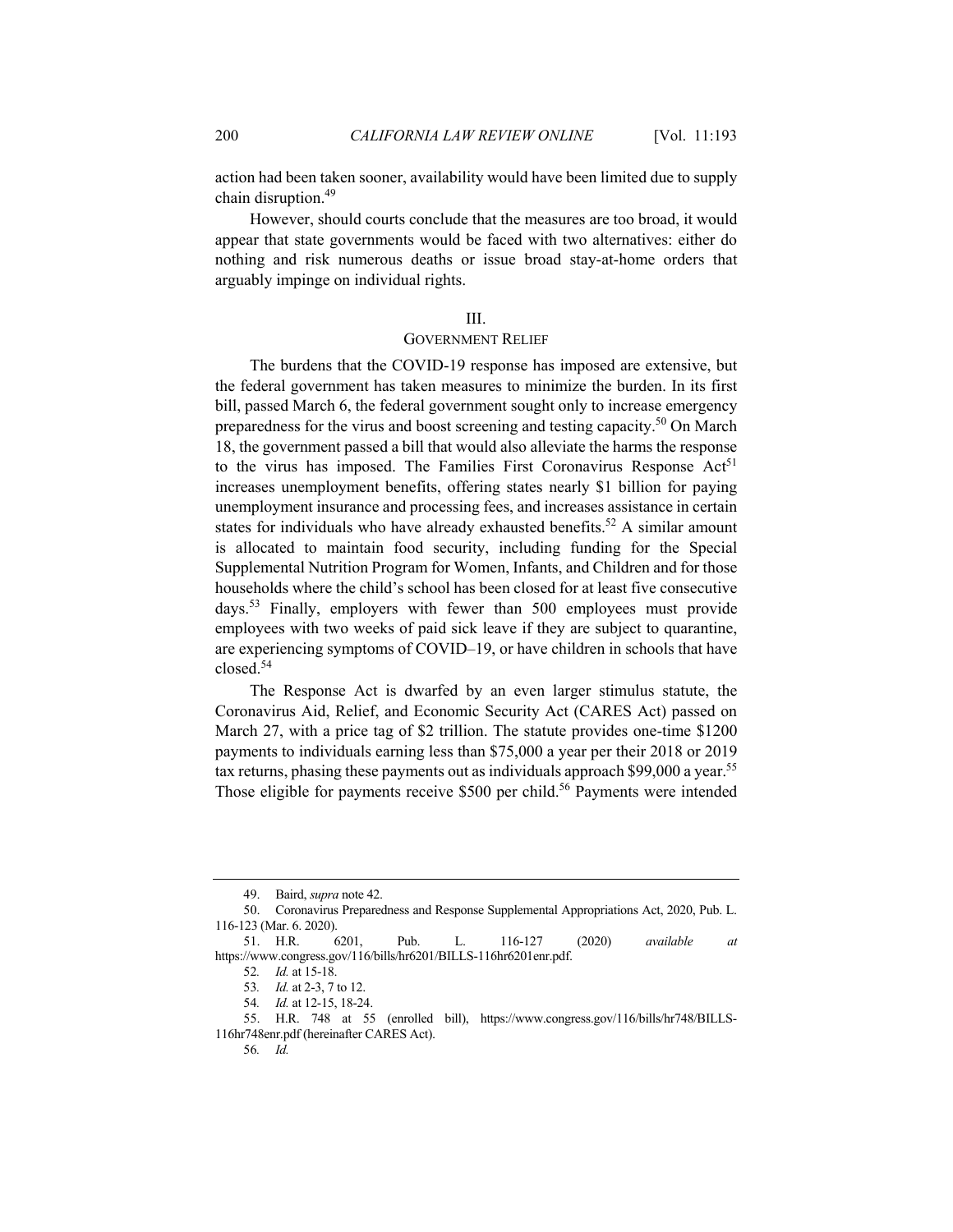to arrive within three weeks, per the Treasury Secretary.<sup>57</sup> The CARES Act also expands unemployment benefits for at least 13 weeks over what states usually offer and renders self-employed individuals and part-time workers eligible.<sup>58</sup> The statute provides for a three-month eviction moratorium for tenants in properties on which there are mortgages backed or owned by federal entities such as Fannie Mae or Freddie Mac, barring landlords from charging fees or penalties for nonpayment of rent.<sup>59</sup> It provides for \$350 billion to the Small Business Administration to provide loans of up to \$10 million per business, many of which are forgivable.<sup>60</sup> Finally, the statute allocates \$15.5 billion for the Supplemental Nutrition Assistance Program (SNAP), with an additional \$450 million for food banks and other community food programs.<sup>61</sup>

States are imposing similar relief measures. For example, executive orders by Colorado's governor instituted a moratorium on evictions and utility disconnection and sought to expedite unemployment claims payments in the face of record filings.<sup>62</sup> The city of Denver created a \$4 million relief fund for small businesses and artists.<sup>63</sup> Other states and localities have taken similar steps, which have included measures from the creation of community childcare centers to the implementation of microloan programs.<sup>64</sup>

For some, the benefits may be significant. Indeed, one scholar calculates that based purely on the federal unemployment benefits expansion, some workers earning up to \$60,000 per year who lose their jobs will earn more money through the unemployment benefits expansion than they would have earned when holding their jobs, as long as they receive the expanded benefits.<sup>65</sup> To be sure, this calculation does not take into account lost benefits, but many employers, for example restaurants, do not offer their employees benefits.<sup>66</sup> This calculation also does not take into account the \$1200 stimulus payment.

 <sup>57.</sup> Tara Bernard, *F.A.Q. on Stimulus Checks, Unemployment and the Coronavirus Plan*, N.Y. TIMES (Mar. 28, 2020) https://www.nytimes.com/article/coronavirus-stimulus-package-questionsanswers.html.

 <sup>58.</sup> CARES Act, *supra* note 55, at 35 (limiting assistance to 39 weeks). *See* Bernard, *supra* note 57 (states cap unemployment assistance at 26 weeks or less).

 <sup>59.</sup> CARES Act, *supra* note 55, at 211.

<sup>60</sup>*. Id.* at 10, 17-21, 41.

<sup>61</sup>*. Id.* at 228.

 <sup>62.</sup> Col. Exec. Order No. D 2020 012 (Mar. 20, 2020) *available at*  https://drive.google.com/file/d/1mMCRLb6PxMPI680\_THFn4nqLGAty1jq9/view.

 <sup>63.</sup> Conrad Swanson, *Denver Mayor Announces Economic Relief for Businesses Hurt by Coronavirus*, DENVER POST (Mar. 19, 2020) https://www.denverpost.com/2020/03/19/denvercoronavirus-small-business-relief/.

 <sup>64.</sup> Credit Karma Staff, *Coronavirus Federal, State and Local Relief Measures*, CREDIT KARMA (Mar. 28, 2020) https://www.creditkarma.com/advice/i/coronavirus-us-state-local-reliefmeasures/.

 <sup>65.</sup> Email from Nadav Orien Peer to Craig Konnoth.

 <sup>66.</sup> Rosie Bradbury, *31% of restaurants offer health insurance to workers, suvery finds*, RESTAURANT DIVE (July 31, 2019) https://www.restaurantdive.com/news/survey-31-of-restaurantsoffer-health-insurance-to-workers/559857/.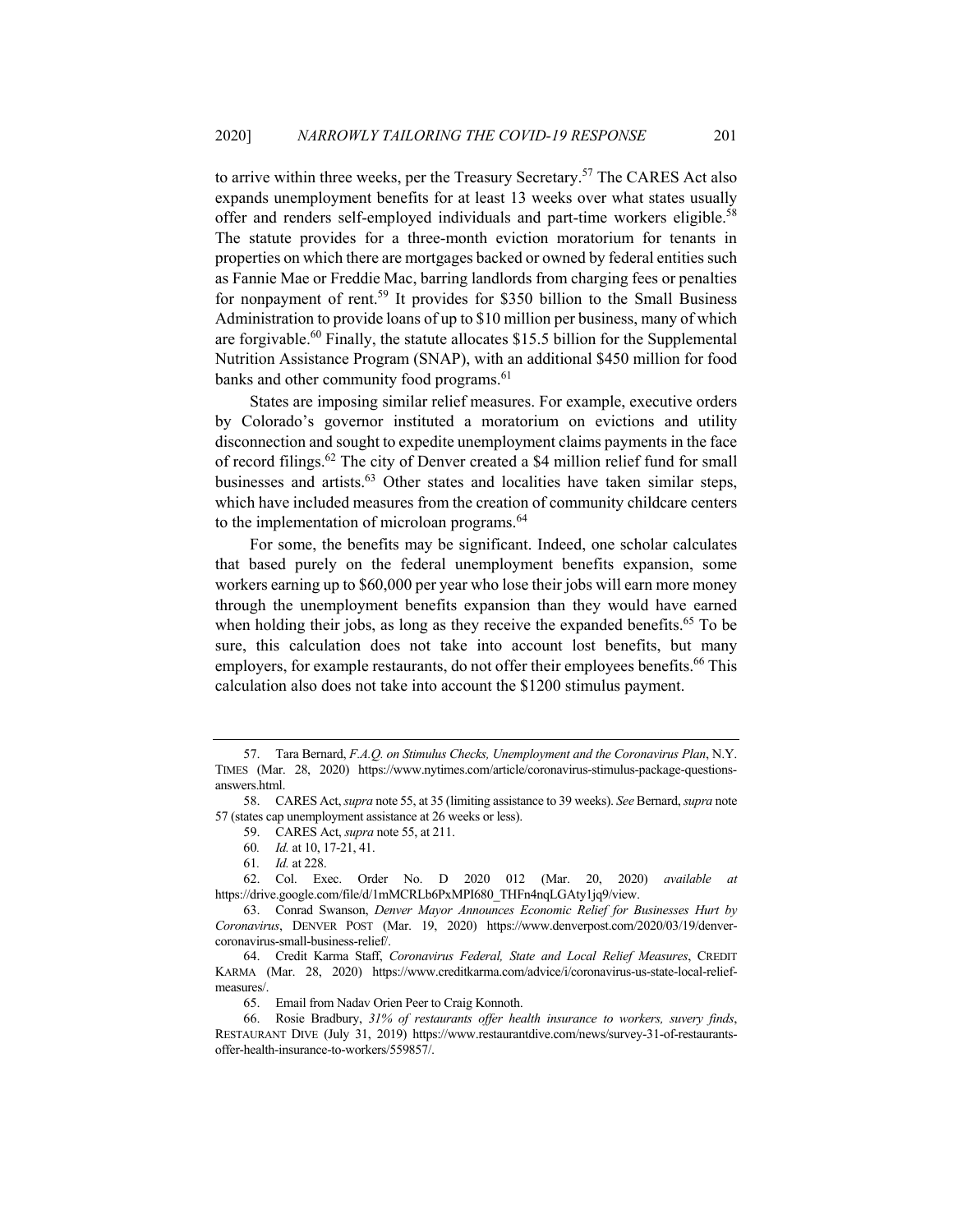#### IV.

#### RECONSIDERING NARROW TAILORING

In light of this government relief, let us return to the least restrictive alternative approach to narrow tailoring. This approach is ubiquitous in heightened scrutiny analysis across constitutional doctrines.<sup>67</sup> Across each of these areas of doctrine, the court looks to see whether the government, at the *outset*, could have adopted a more limited regulation—one that minimized burdens on important interests—and still achieved its purpose.<sup>68</sup>

In the affirmative action context, for example, the Supreme Court has looked to see whether the government could have achieved its objective through "race-neutral" means, thus (in theory at least) not imposing the indignity of discrimination when it could have been avoided.<sup>69</sup> In the dormant Commerce Clause cases, similarly, the Court has looked to see whether states could have achieved their purpose without discriminating against out-of-state commerce.  $\frac{70}{10}$ Similarly, in the free speech context, the Court has disapproved state regulation that limited speech by pharmaceutical entities steering consumers towards higher priced drugs.<sup>71</sup> Instead of imposing that restriction, the Court noted, a state could counter pharmaceutical speech "through its own speech."<sup>72</sup> More recently, in *Hobby Lobby v. Burwell*, the Court (in applying a statutory least restrictive alternative test) invalidated an Affordable Care Act that employer insurance offer contraceptive benefits.73 The reason: the *government* could have established (and, in other circumstances, had established a program through which *it*, rather than the employer, would offer the coverage).<sup>74</sup>

 70. Hughes v. Oklahoma, 441 U.S. 322, 336 (1979) (asking "whether alternative means" where the state did not discriminate "could promote . . . [its] purpose as well").

<sup>67</sup>*. See generally* Note, *The Less Restrictive Alternative in Constitutional Adjudication: An Analysis, A Justification, and Some Criteria*, 27 VAND.L.REV. 971 (1974) (discussing equal protection, First amendment, due process, and Commerce Clause case law). *See also* C. Scott. Hemphill, *Less Restrictive Alternatives in Antitrust Law*, 116 COLUM. L.REV. 927, 950 n.89 (2016) (listing cases from numerous areas of constitutional law).

 <sup>68.</sup> I envisage the challenges as due process rather than equal protection challenges since the restrictions are broad and apply to nearly every individual equally, notwithstanding their individual circumstances.

 <sup>69.</sup> Fisher v. Univ. of Tex., 570 U.S. 297, 312 (2013) (narrow tailoring "require[s] a court to examine with care, and not defer to, a university's 'serious, good faith consideration of workable raceneutral alternatives.'"). *But see* Ayres, *supra* note 39, at 1790 (arguing that race-neutral means counter this version of narrow tailoring).

 <sup>71.</sup> Sorrell v. IMS Health, Inc., 131 S. Ct. 2653, 2674 (2011) (asking whether state interest could "'be served as well by a more limited restriction'" (quoting Cent. Hudson Gas & Elec. Corp. v. Pub. Serv. Comm'n of N.Y., 447 U.S. 557, 564 (1980))); United States v. Playboy Entm't Grp., Inc., 529 U.S. 803, 813 (2000) ("burden on adult speech is unacceptable if less restrictive alternatives would be at least as effective" (citing Reno v. ACLU, 521 U.S. 844, 874 (1997)).

 <sup>72.</sup> Sorrell, 131 S. Ct. at 2671.

 <sup>73.</sup> Hobby Lobby v. Burwell, 134 S. Ct. 2751, 2800–02 (2014). While the requirement for less restrictive means was statutorily imposed, the Court's application was consistent with the constitutional cases on which it relied. Indeed, the statutory test was drawn from the Court's since-overruled constitutional doctrine. *Id.* at 2760.

<sup>74</sup>*. Id.*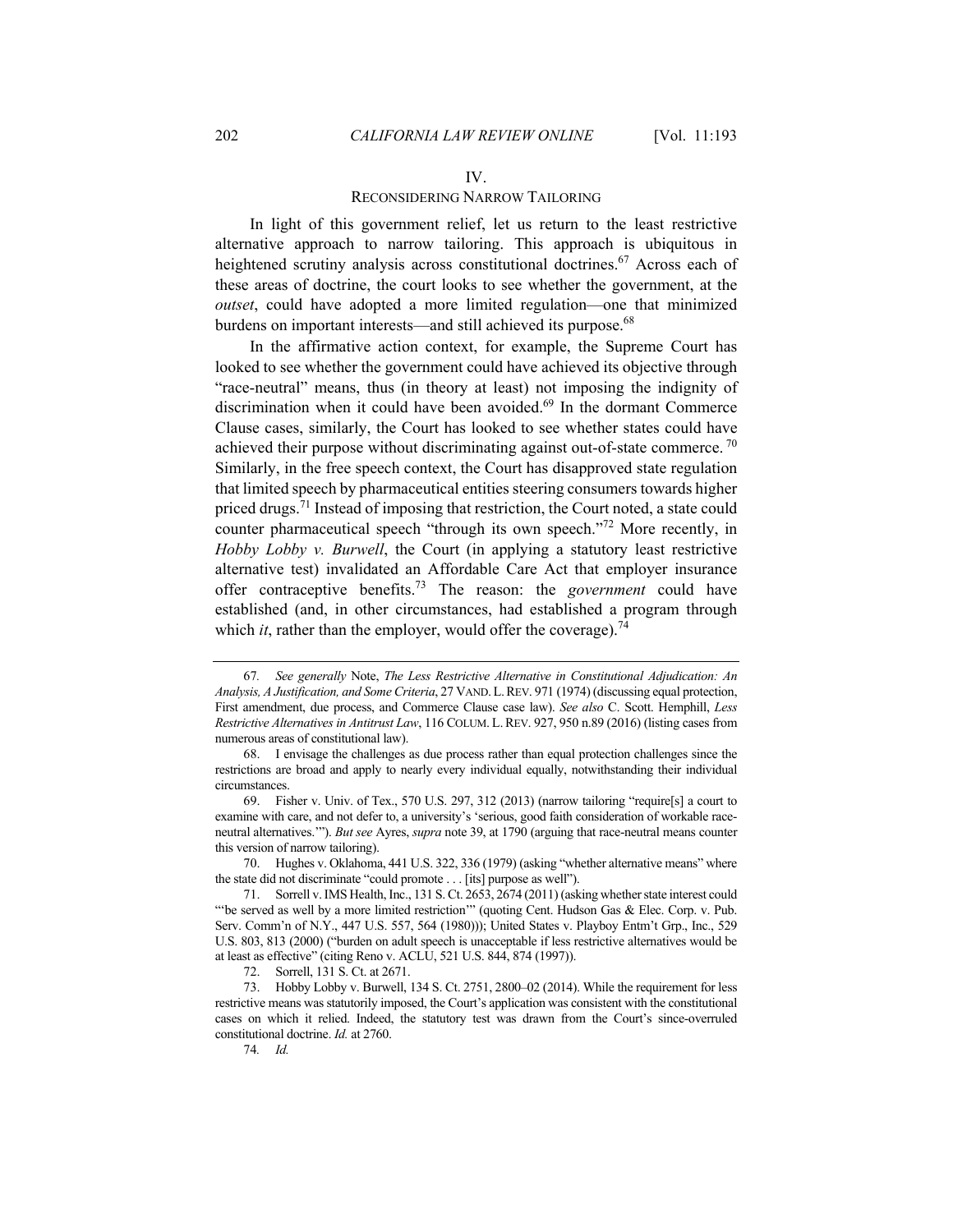However, while these cases consider the burden the government imposed at the outset, they did not consider any offsetting compensation that the government may have offered to mitigate the burden. The reason for that is simple: the government rarely, if ever, provides an *offset* for a constitutional violation.

Commenters have considered the possibility of constitutional offsets, most prominently in the debate over whether constitutional rights should be protected by liability rules rather than property rules.75 A property rule would render unconstitutional any action by the government that deprives an individual of rights. Under a liability rule, it would be constitutionally valid for the government to take actions that would otherwise violate protected rights as long as it pays for the privilege of doing so. Eugene Kontorovich, for example, argues that during national security emergencies, "upon finding a detention program unconstitutional, courts could refuse to enjoin it and instead award the detainees money damages for the duration of their confinement. This is essentially a Takings Clause approach to nonproperty rights."76 This, he argues, is the superior outcome, because in emergencies, especially those where transaction costs are high, courts will be reluctant to altogether enjoin detention programs carried out in the name of national security. Without a liability rule alternative, courts will likely simply hold these programs constitutional. Under a liability rule, those burdened will at least be paid for their pains..<sup>77</sup> Other authors have made similar arguments.<sup>78</sup>

Although my primary task here is not to critique Kantorovich's approach, I do not think that it is the best way for constitutional law to take cognizance of government offsets. Indeed, I believe that critics of Kantorovich are correct in arguing that his conclusion is undermined by constitutional text, by the intent of the Framers, and for various other reasons.<sup>79</sup> Moreover, it represents a sharp departure from existing constitutional doctrine.

 <sup>75.</sup> Other scholars have briefly considered the issue. For example, Reva Siegel has noted that legislatures that impose abortion restrictions could adopt "measures to offset the consequences of compelled motherhood for women, whether by compensating them, or by protecting their employment and education opportunities, or by affording them needed medical services and child care." Siegel, *Reasoning From the Body: An Historical Perspective on Abortion Regulation and Questions of Equal Protection*, 44 STAN. L. REV. 261, 366 (1992). The failure to do so suggests that women are viewed stereotypically.

 <sup>76.</sup> Eugene Kantorovich, *Liability Rules for Constitutional Rights: The Case of Mass Detentions*, 56 STAN. L. REV. 755, 759 (2004).

 <sup>77.</sup> Notably, he invokes the possibility of applying this approach during quarantines as well. *Id.*  at 825-26.

 <sup>78.</sup> Michael Morley, *Public Law at the Cathedral: Enjoining the Government*, 35CARDOZO L. REV. 2453, 2471 n. 102 (collecting numerous other articles).

<sup>79</sup>*. Id.* 2475-79 (offering numerous rebuttals to Kantorovich's argument). Indeed, I believe that expressive harms from adopting liability rules are even higher, as individuals are less likely to see rights protected by liability rules as inalienable. *Cf.* Jeffrey J. Rachlinski & Forest Jourden, *Remedies and the Psychology of Ownership*, 51 VAND. L. REV. 1541, 1545 (1998) (noting that endowment effects are higher with property rules).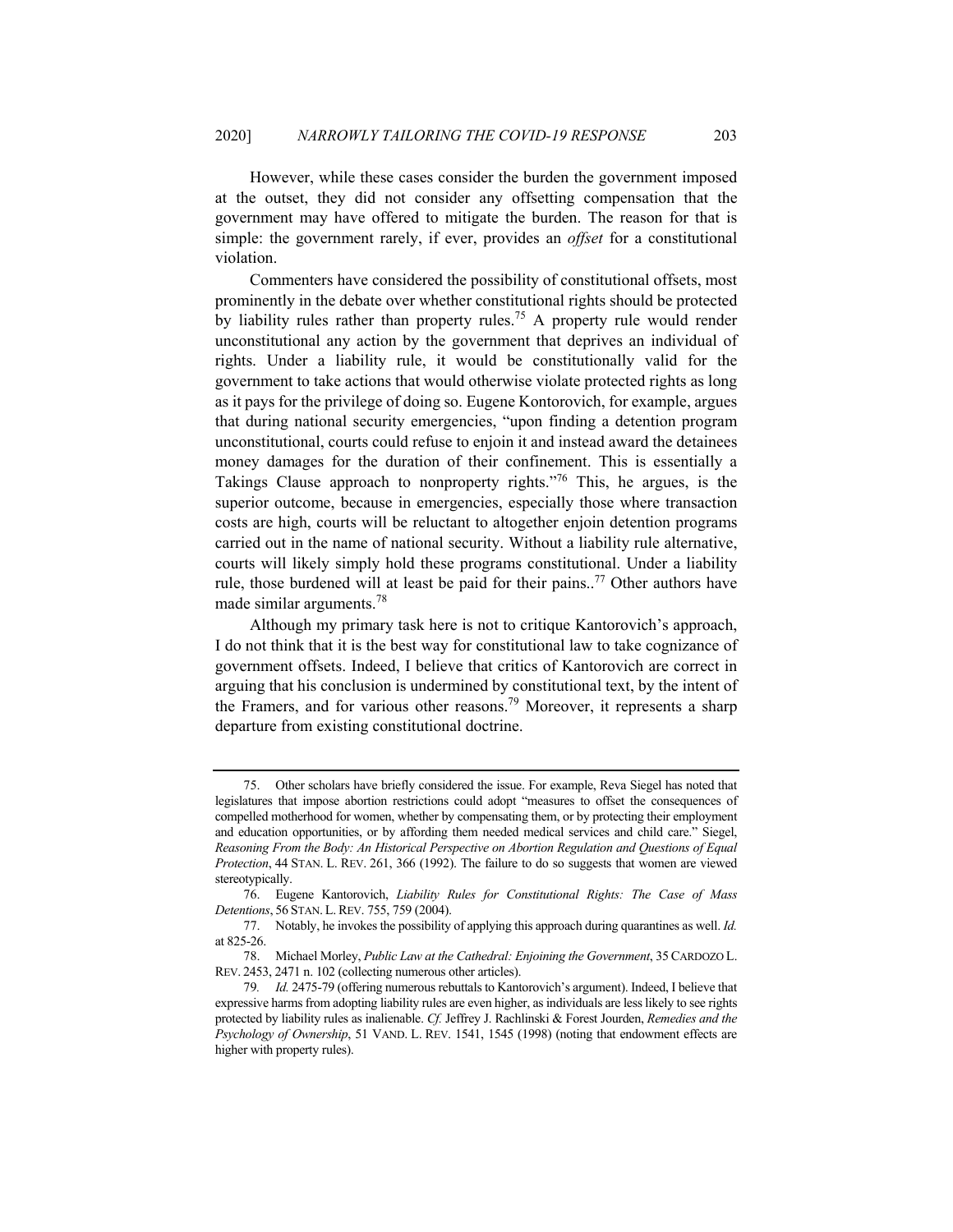A far more natural doctrinal context in which to consider constitutional offsets that is far more consistent with existing case law, is the context of narrow tailoring, when courts consider whether the government has minimized the burdens it has imposed. In the consideration of whether burdens have been minimized, there seems to be no reason for not considering *both* the regulation imposing the burden, and complementary steps the government has taken to alleviate it. If the assessment that the Court employs—as it always has—is the total burden a regulation imposes on an individual, then the regulation itself, as well as corollary regulations should be taken into account.

Analyzing narrow tailoring in this manner offers a new lens upon the restrictions the government has imposed. If courts choose to impose heightened scrutiny and then find that the government's actions are not justified even by the exigent circumstances that exist, courts should look to offsets. Offset legislation, like the Response and CARES Acts, may render the regulation more narrowly tailored.

The narrow tailoring approach I offer would not represent a massive doctrinal innovation. Courts have not, to my knowledge, considered offsets in determining whether narrow tailoring has occurred, but they have not had the opportunity: governments appear never to have *provided* such offsets or argued that those offsets provide for narrow tailoring. But when courts consider how much individuals are burdened, it would make little sense for them to exclude benefits and compensation that accompany the burden. Existing constitutional doctrine, then, is compatible with considering the burden imposed *in toto.*

At the same time, such offset legislation may offer greater leeway to legislatures. Courts often defer to legislatures in cases of scientific uncertainty.<sup>80</sup> But where legislatures fear that courts may not defer, for whatever reason—for example, where research is uncertain or contradictory—legislatures may offer offsets that minimize burdens to further insulate their regulation from judicial invalidation.

I emphasize, however, that while it offers us an opportunity to *think* about how to incorporate offset analysis into constitutional scrutiny, my claim here is not that offset legislation would necessarily insulate stay-at-home orders from constitutional challenge. First, the Response and CARES Acts have proven to be a limited response to the challenges individuals face. Housing protections have been uncertain and unclear.<sup>81</sup> Small business assistance has run out within days of its enactment.<sup>82</sup> Further, as this Essay goes to press, states are facing deep shortfalls, in part from the shutdown policies they pursued, and will be cutting

 <sup>80.</sup> Stephanie Tai, *Uncertainty About Uncertainty: The Impact of Judicial Decisions on Assessing Scientific Uncertainty*, 11 J. of Const. L. 671, 673 (2009).

 <sup>81.</sup> Email from Jana Happel, Colorado Legal Services, to Craig Konnoth, on file with author.

 <sup>82.</sup> Erica Werner et al, *Treasury's Mnuchin seeks additional \$250 billion to replenish smallbusiness coronavirus progam*, WASH. POST (April 7, 2020) https://www.washingtonpost.com/uspolicy/2020/04/07/treasury-coronavirus-small-business/.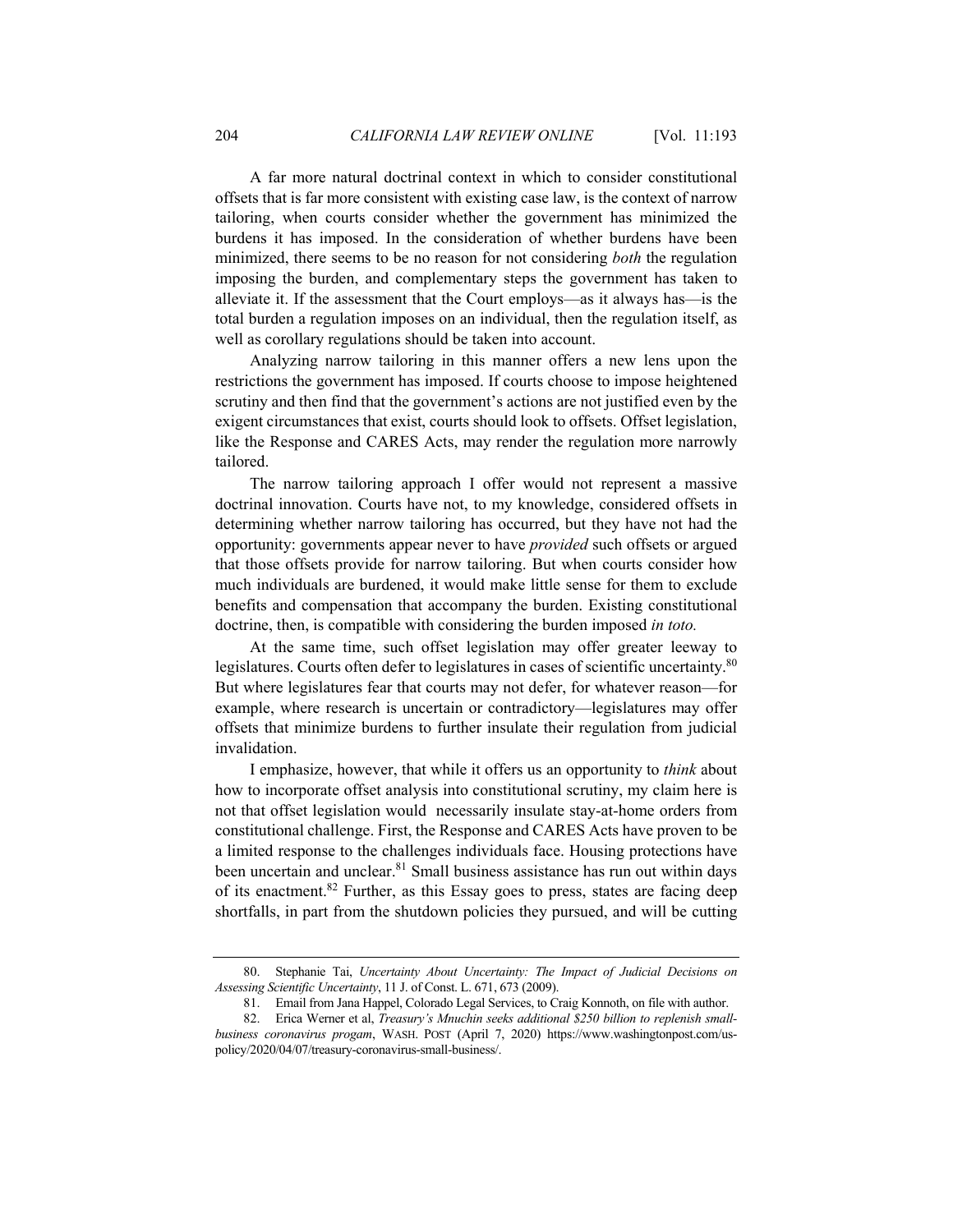spending to important programs such as Medicaid. $83$  This may affect the analysis of the net burden individuals experience.

More importantly, the Acts were not passed in order to minimize burdens on fundamental rights: they minimize the burdens of economic harms, which may or may not align with a fundamental rights analysis. It is, after all, unclear that the right to come together to engage in economic production and earn a livelihood is fundamental.<sup>84</sup> It *is* clear that the right to assemble for religious worship is fundamental.<sup>85</sup> The CARES Act, however, is designed to offset burdens for those who have suffered economic harm. Thus, all individuals do not obtain benefits from the Act to the same degree. Those who remain employed and enjoy a high income, for example, may obtain no aid. If those individuals challenge state actions, the government can show no offset. But the vast majority of Americans will be able to claim *some* offset as a result of the CARES Act, and the courts should take into account those offsets when deciding whether the states' actions pass constitutional muster.<sup>86</sup>

#### V.

## NEXUS BETWEEN BURDENS AND OFFSETS

How exactly do we assess whether a burden and offsetting benefits are sufficiently related such that they should be assessed together? In other words, imagine an individual who owns a renewable energy business challenges the stay-at-home regulation, which costs her significant revenue.<sup>87</sup> Unrelated to those public health orders, the legislature passes significant subsidies for renewable energy, the same day the stay at home order is issued, that would end up effectively revitalizing the individual's business.<sup>88</sup> Assume that the subsidy legislation had been in the works for months, long before COVID-19 was a known entity. It would seem strange for a court to conclude that it should take

 <sup>83.</sup> Elise Schmelzer & Sam Tabachink, *Gov. Jared Polis limits evictions, cuts immediate state spending by \$228.7 million*, DENVER POST (May 1, 2020) https://www.denverpost.com/2020/05/01/polis-coronavirus-covid-state-spending/.

 <sup>84.</sup> To my mind, it should be, within appropriate limits. See Charles L. Black, Jr., *Further Reflections on the Constitutional Justice of Livelihood*, 86 COLUM. L.REV. 1104 (1986).

<sup>85</sup>*. Cf.* Hosanna-Tabor Evangelical Lutheran Church & Sch. v. E.E.O.C., 565 U.S. 171, 188 (2012) (noting the heightened protections of religious organizations).

 <sup>86.</sup> To take economic stimulus payments as an example, 70% of American households in 2018 earned \$99,000 or less in 2018 and are eligible for offsetting stimulus payments under CARES. https://www.statista.com/statistics/203183/percentage-distribution-of-household-income-in-the-us/. Assuming that at least some of the additional 22% of households that earn less than \$199,000 are twoincome households, they too would be eligible for offsets. Moreover, individuals can take advantage of employment compensation benefits no matter what their income.

<sup>87</sup>*. See* Michael Holder, *Coronavirus: Falling Power Demand is Impacting Clean Energy*, GREEN BIZ (Mar. 26, 2020) https://www.greenbiz.com/article/coronavirus-falling-power-demandimpacting-clean-energy (discussing how the virus's spread is affecting renewable energy).

<sup>88</sup>*. See* Craig Konnoth, *Preemption through Privatization*, 134 HARV. L. REV. (forthcoming 2021) (discussing such subsidies).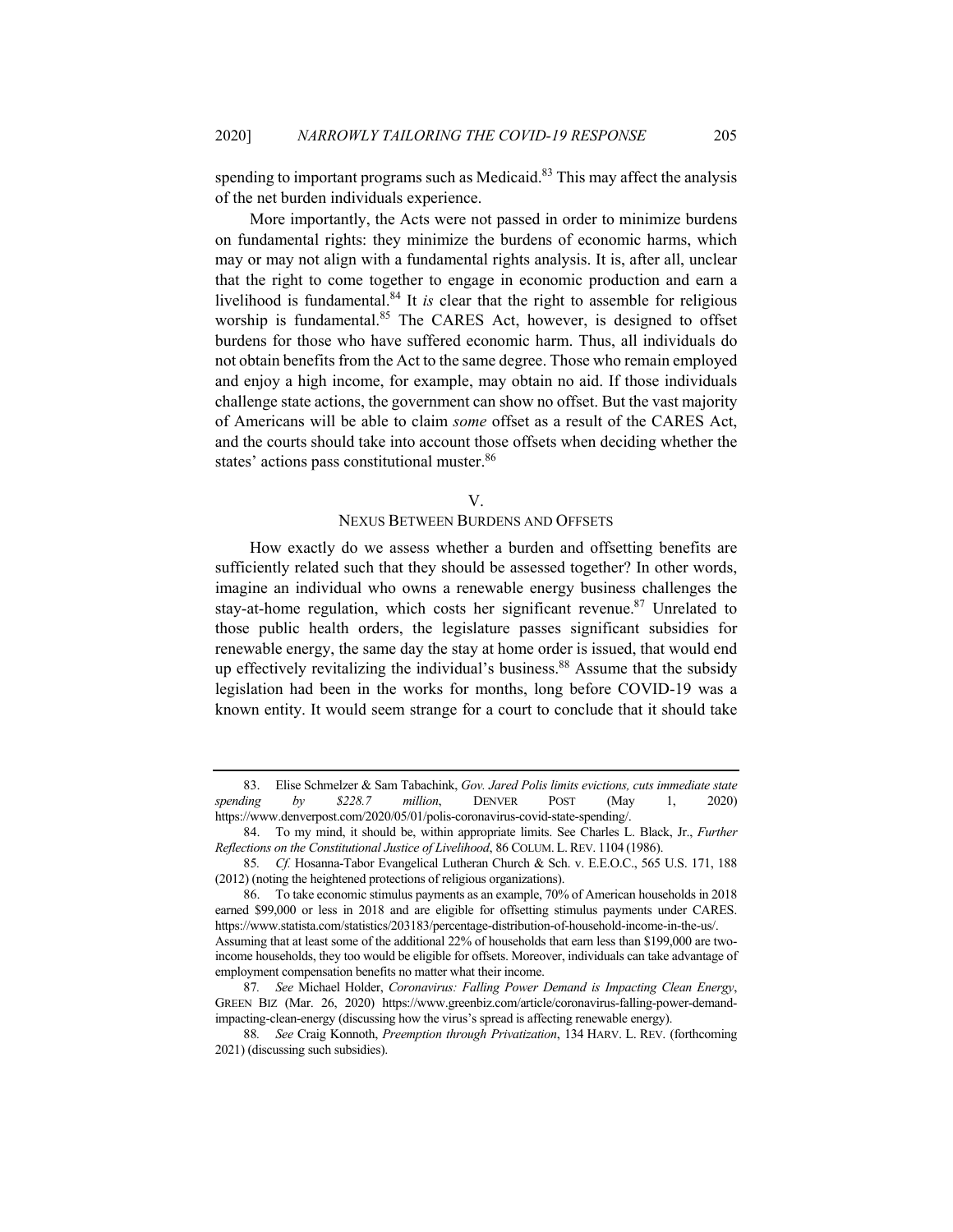the unrelated subsidy legislation into account when assessing the burden of the public health order.

In other words, there should be some relationship between the government legislation that burdens and the legislation that offsets the burden. We might look to other areas of the law that similarly demand a nexus between pieces of legislation. Most prominently, Spending Clause doctrine requires that Congress may induce states to engage in certain behavior as a condition of federal funding only if, *inter alia*, the condition is stated unambiguously and is "directly related" to some specific, national program.89 Thus, in *National Federation of Independent Businesses v. Sebelius (NFIB)*, the Court held that Congress could not "terminate  $\dots$  independent grants" if the state did not accept its conditions.<sup>90</sup> At issue in *NFIB* was a condition Congress imposed in the Affordable Care Act: either states expanded Medicaid to cover numerous additional categories of individuals, or they lost all Medicaid funding.<sup>91</sup> A bare majority of the Court held that the changes "accomplishe[d] a shift in kind, not merely degree" and were a whole new program.<sup>92</sup> The dissent disagreed, noting that Medicaid had been expanded dramatically before.<sup>93</sup> Either way, as *NFIB* is the first time that the Court struck down Spending Clause legislation in this way, the doctrine is not sufficiently developed to be instructive for other areas of law.

The test I propose is a causal nexus between the offsets and the burdens that are imposed. That is, the offsets would not have been provided *but for* the regulatory burdens. It would not matter whether the legislation is in the same or different bill: sometimes provisions in omnibus bills are completely unrelated.<sup>94</sup> And as with the COVID-19 response, related regulatory responses may pass weeks apart from each other.

Indeed, offsets may be adopted not just at different times but by different authorities. The shelter-in-place orders are the product of municipal and state regulation. While the federal offsets sometimes give discretion to local entities to determine whether or not to mitigate, many of the key steps are federally driven. However, it would be wrong to conclude that since the *states* did not engage in mitigation, their public health measures are therefore not narrowly tailored.<sup>95</sup> The federal government's response is understandable only in light of the measures that states have adopted. Indeed, as scholars of federalism emphasize, states and the federal government often act as partners, including by

 <sup>89.</sup> South Dakota v. Dole, 483 U.S. 203, 207-08 (1987).

 <sup>90.</sup> Nat'l Fed'n of Indep. Bus. v. Sebelius, 567 U.S. 519, 580 (2012) (plurality opinion).

<sup>91</sup>*. Id.* 

<sup>92</sup>*. Id.* at *583.* 

<sup>93</sup>*. Id.* at 641 (Ginsburg, J., dissenting).

 <sup>94.</sup> Abbe Gluck et al, *Unorthodox Lawmaking, Unorthodox Rulemaking*, 115 COLUM. L. REV. 1789, 1800 (2015).

 <sup>95.</sup> Indeed, given the states' lack of ability to obtain supplies for COVID-19 testing and mitigation, it would appear that they have no means at their disposal to mitigate the burden beyond lobbying the federal government.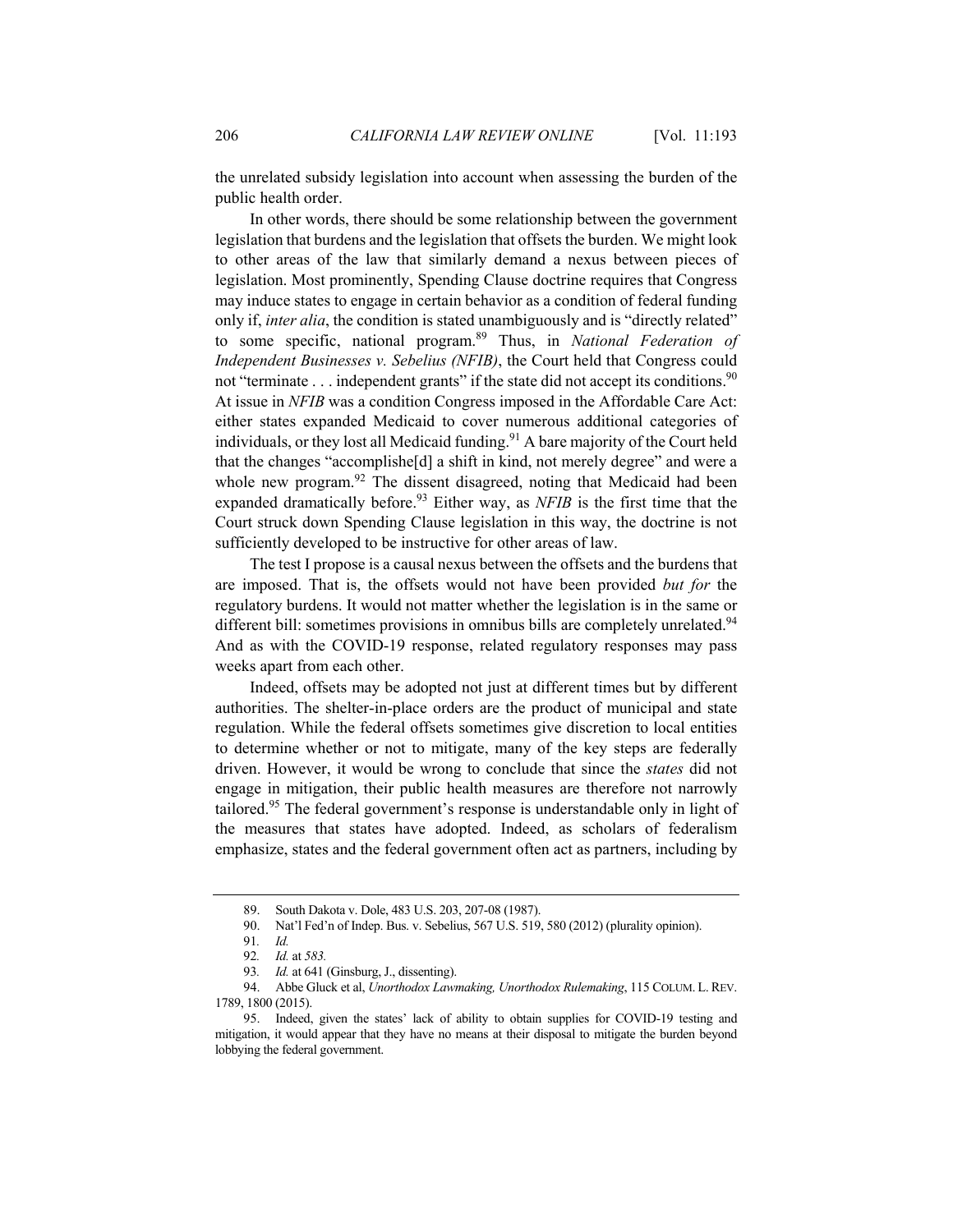co-administering programs such as the health insurance exchanges in the Affordable Care Act (some run by state governments and some by federal entities),  $96$  co-enforcing federal health privacy laws,  $97$  and coordinating on law enforcement.<sup>98</sup>

States are similarly enmeshed within Centers for Disease Control programs: the CDC has established state networks for key initiatives such as injury prevention, on which states take the lead.<sup>99</sup> The CDC has funded state responses to COVID-19,100 and, starting in January, began hosting calls with "state and local partners" to monitor the COVID-19 situation.<sup>101</sup> State public health orders should be seen as a product of such federal-state partnerships rather than as solely determined by individual states. Similarly, states often play a role in shaping federal legislation; indeed, on certain understandings of federalism, states are represented through their congressional delegation, especially by their Senators, in shaping legislation.<sup>102</sup> And the federal legislative response would make no sense outside of the context of state-led efforts. Thus, the federal legislation should be seen as a response to the state legislation, that is, as an effort to mitigate the measures states adopted in consultation with the CDC. Narrow tailoring analysis should proceed with an eye to these efforts to mitigate.

#### **CONCLUSION**

The response to COVID-19 is not yet over. The approach I have offered gives governments flexibility should their public health orders be found constitutionally wanting. Additional offsets are already on the table: politicians at both the state and federal level are calling for further remedial measures.<sup>103</sup>

<sup>96</sup>*. See generally* King v. Burwell, 135 S. Ct. 2480, 2487 (2015) (describing federal and state exchanges); Konnoth, *supra* note 88.

 <sup>97.</sup> Konnoth, *supra* note 88.

 <sup>98.</sup> U.S. Dep't of Justice, Law Enforcement Coordination, https://www.justice.gov/usaondca/law-enforcement-coordination (last accessed Mar. 29, 2020).

 <sup>99.</sup> Ctrs. For Disease Control & Prevention, Injury Prevention & Control, Regional Networks, https://www.cdc.gov/injury/stateprograms/regionalnetworks/index.html (last accessed Mar. 29, 2020).

 <sup>100.</sup> Ctrs. For Disease Control & Prevention, *CDC to Award Over \$560 Million to State & Local Jurisdictions in Support of COVID-19 Response* (Mar. 11, 2020) https://www.hhs.gov/about/news/2020/03/11/cdc-to-award-over-560-million-to-state-localjurisdictions-in-support-of-covid-19-response.html.

 <sup>101.</sup> Global Bio Defense, *CDC National Call Series on Novel Coronavirus Monitoring & Preparedness* (Feb. 10, 2020) https://globalbiodefense.com/event/cdc-national-call-series-on-novelcoronavirus-monitoring-preparedness-3/.

 <sup>102.</sup> Heather K. Gerken, *Federalism 3.0*, 105 CAL. L. REV. 1695, 1698 (2017).

 <sup>103.</sup> Lauren Vella, *Ocasio-Cortez Blasts Coronavirus Stimulus Package As 'Shameful' on House Floor*, THE HILL (Mar. 27, 2020) https://thehill.com/homenews/house/489863-ocasio-cortez-blasts-22tcoronavirus-stimulus-package-as-shameful-on-house; Heather Caygle, *Pelosi Eyes Next Relief Package as Republicans Downplay Need*, POLITICO.COM (Mar. 26, 2020) https://www.politico.com/news/2020/03/26/congress-coronavirus-relief-package-150338; Zack Budryk, *Cuomo Calls \$2T Stimulus 'Reckless,' Says It Fails to Meet New York's Needs*,THE HILL (Mar. 26, 2020) https://thehill.com/homenews/state-watch/489653-cuomo-calls-2t-stimulus-reckless-says-itfailed-to-meet-local-government/.